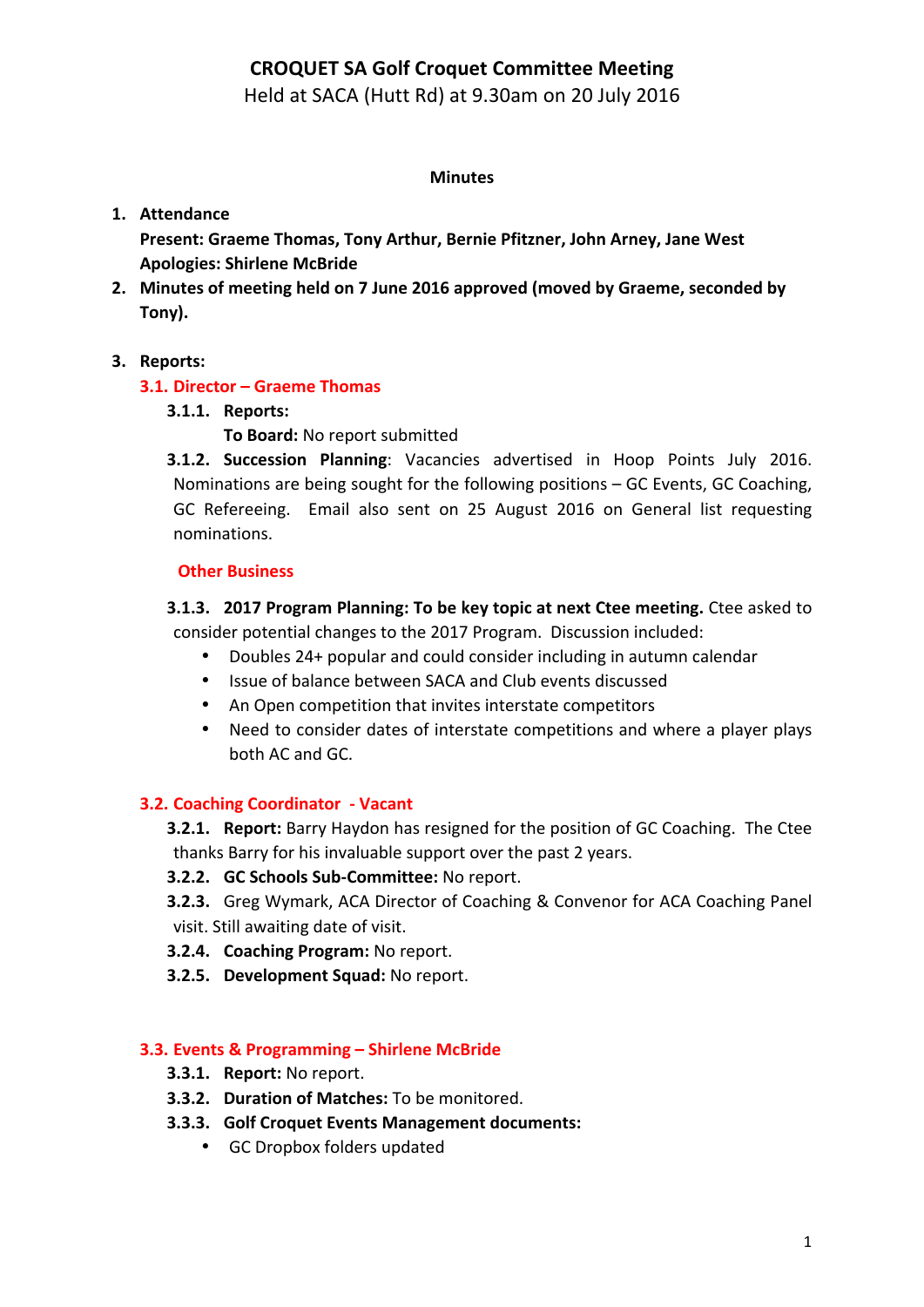# **CROQUET SA Golf Croquet Committee Meeting**

Held at SACA (Hutt Rd) at 9.30am on 20 July 2016

• GC Conditions of Play updated – some discussion on start procedures for double round matches ensued, with suggestion that these procedures be aligned with ACA and World Croquet Tournament Federation.

**3.3.4. Fleurieu Pennants:** No report. Ctee requested that the Board review the cost of entry for the country teams.

**3.3.5. Issue for discussion:** Proposal to be confirmed at next Board meeting: Pennant teams that forfeit a) should still pay their fees

b) Their opponents should receive a refund.

**3.3.6. Upcoming Events:** GC Doubles – Combined 8+, 2-4 August, Combined 15+, 19-21 July

## **Events Results**

**3.3.7. GC Doubles Individual 6+:** Congratulations to the winners, Julie Weaver and Dianne Love.

**3.3.8. GC Open Doubles:** 5-7 July, Congratulations to David Chapman and Shirlene McBride.

## **3.4. Handicap Coordinator : Tony Arthur**

**3.4.1. Report:** No report submitted.

### **3.4.2. Handicapping: World Ranking for Events**

\*\* Action: Graeme to follow up with Steve Mullinar.

#### **3.4.3. Standing Item - New Handicapping System:**

- New Handicap system deferred until 3 April 2017.
- Discussion on format of Handicap Card. \*\* Action: Graeme to refer matter to the Board.

**3.4.4.** Process for reclassification of handicap: Clubs to request/advise change of handicap to Tony Arthur, Handicap Coordinator.

#### **3.5. Refereeing Coordinator: Bernie Pfitzner**

#### **3.5.1. Report:** No report submitted.

**3.5.2. Referee Sub-Ctee**: To meet 27 August 2-17. Thank to all who refereed while Bernie was overseas.

#### **Other Business**

- **3.5.3. Referees for Interstate Shield:** SA referees to assist Croquet West in relation to ACA national events. This is credit to and a reflection of the high standard on refereeing in South Australia.
- **3.5.4.** An Advanced Rules Course and Referee workshop will be held prior to Bernie retiring from the role of Referee Coordinator. Date and venue to be advised.